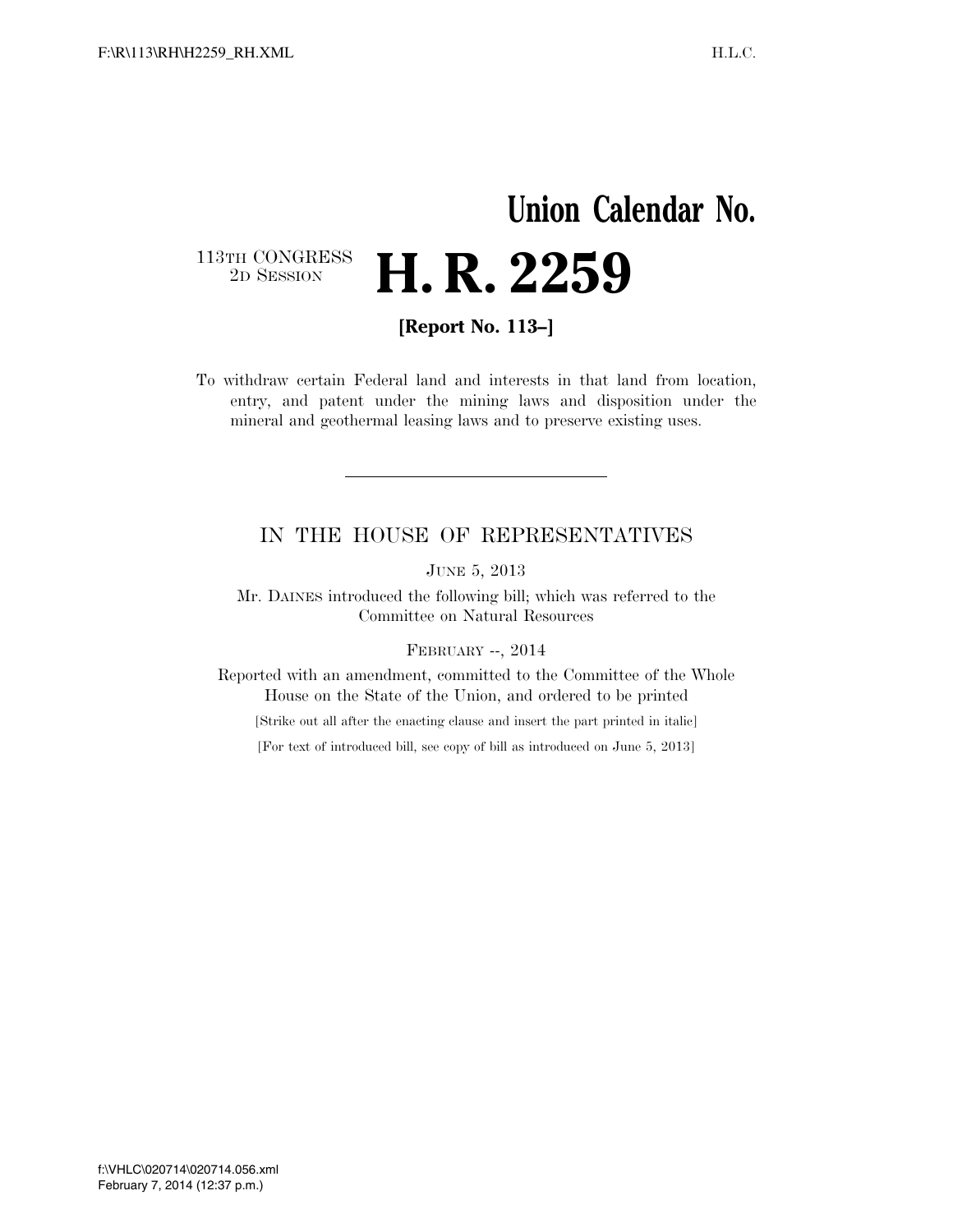## **A BILL**

To withdraw certain Federal land and interests in that land from location, entry, and patent under the mining laws and disposition under the mineral and geothermal leasing laws and to preserve existing uses.

 $V_{\rm eff}$  Feb 07 2002 12:37 Fm  $\Gamma_{\rm eff}$  Sfmt 6652 C: $\Gamma_{\rm eff}$  C: $\Gamma_{\rm eff}$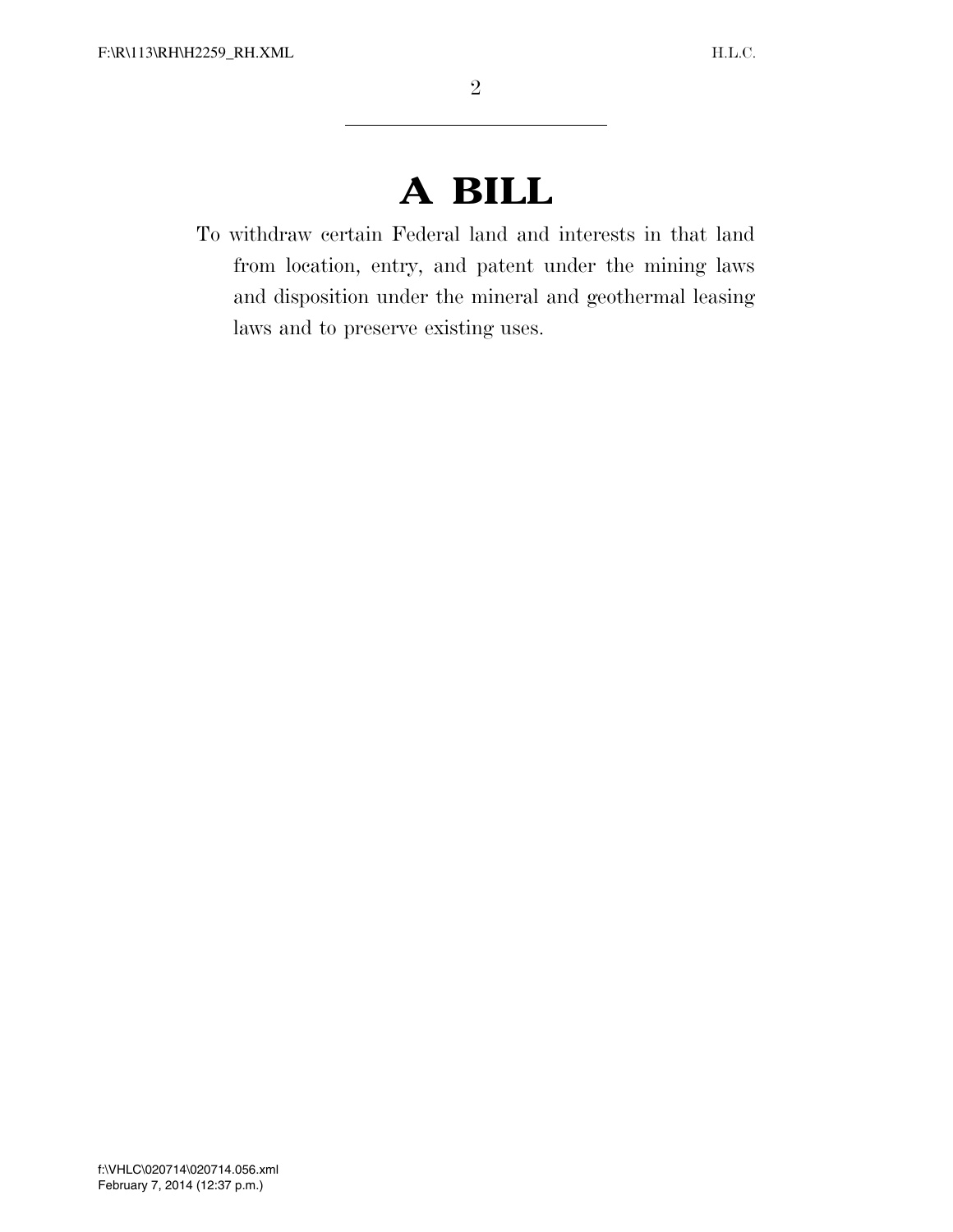| $\mathbf 1$    | Be it enacted by the Senate and House of Representa-         |
|----------------|--------------------------------------------------------------|
| 2              | tives of the United States of America in Congress assembled, |
| 3              | <b>SECTION 1. SHORT TITLE.</b>                               |
| $\overline{4}$ | This Act may be cited as the "North Fork Watershed"          |
| 5              | Protection Act of 2014".                                     |
| 6              | <b>SEC. 2. DEFINITIONS.</b>                                  |
| 7              | In this Act:                                                 |
| 8              | (1) ELIGIBLE FEDERAL LAND.—The term "eligi-                  |
| 9              | ble Federal land" means—                                     |
| 10             | $(A)$ any federally owned land or interest in                |
| 11             | land depicted on the Map as within the North                 |
| 12             | Fork Federal Lands Withdrawal Area; or                       |
| 13             | (B) any land or interest in land located                     |
| 14             | within the North Fork Federal Lands With-                    |
| 15             | drawal Area that is acquired by the Federal                  |
| 16             | Government after the date of enactment of this               |
| 17             | Act.                                                         |
| 18             | $(2)$ MAP.—The term "Map" means the Bureau of                |
| 19             | Land Management map entitled "North Fork Federal             |
| 20             | Lands Withdrawal Area" and dated June 9, 2010.               |
| 21             | SEC. 3. WITHDRAWAL.                                          |
| 22             | (a) WITHDRAWAL.—Subject to valid existing rights,            |
| 23             | the eligible Federal land is withdrawn from—                 |
| 24             | $(1)$ all forms of location, entry, and patent under         |
| 25             | the mining laws; and                                         |